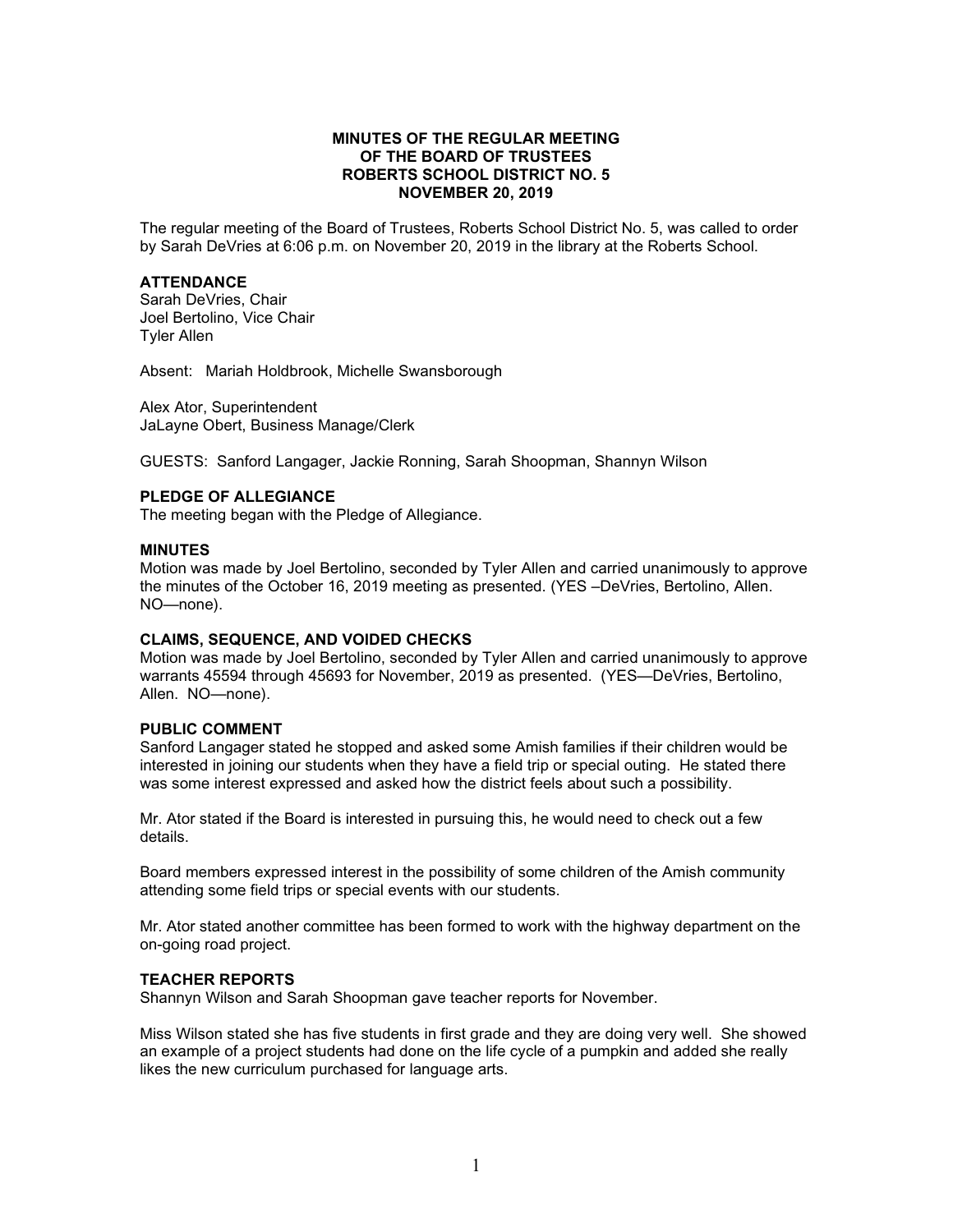Miss Wilson stated she will also be coaching track and has found a track clinic for students in Billings in February.

Mrs. Shoopman stated she has 38 students in grades 7-12 math and is using a new program that really challenges the students that they seem to enjoy.

Mrs. Shoopman reported she is the freshman class advisor and that class will be sponsoring a junior high dance this Saturday.

Mrs. Shoopman added she is also the Athletic Director and reported the volleyball team had a great year and nine of the eleven girls on the team also made Academic All-State along with one in football and one in cross country.

Mrs. Shoopman stated BPA is getting ready for regional competition and FFA members are attending John Deere Ag Days.

Jackie Ronning reported she and Lindsey Thompson are doing Rocket Leadership this year in place of Student Council. She stated Rocket Leadership is committee based and the group has been doing events and projects and have more planned.

LITERACY UPDATE – Jackie Ronning stated Pre-K has begun with seven three and four year olds. She stated we are looking at buying a table and chairs for the group out of the Literacy Grant.

Mrs. Ronning stated we purchased materials to do more extensive dibels monitoring and that has been completed. She stated there has positive feedback on CKLA, the new language arts program, and she is seeing a significant amount of writing being done in the elementary classrooms.

Mrs. Ronning reported the next area we will be looking at with the Literacy Grant is social studies and Mr. Hall is starting to look at different options. She stated professional development for more CKLA and dibels training are being considered as well as an intensive writing skills workshop in the summer.

### **STAFFING**

BOYS' BASKETBALL COACH – Mr. Ator recommended hiring Christina Albers as high school boys' basketball coach. He stated we don't have an assistant at this time.

Motion was made by Tyler Allen, seconded by Joel Bertolino and carried unanimously to hire Christina Albers as boys' basketball coach. (YES—DeVries, Bertolino, Allen. NO—none).

ADDITIONS TO SUB LIST – Mr. Ator recommended adding the following people to the substitute list, pending background checks: Camrey Bradshaw, Talitha Boston and Michael Estomo.

Motion was made by Joel Bertolino, seconded by Tyler Allen and carried unanimously to add Camrey Bradshaw, Talitha Boston and Michael Estomo to the substitute list, pending background checks. (YES—DeVries, Bertolino, Allen. NO—none).

RESIGNATIONS – Mr. Ator stated Mr. Harvison's resignation was referred to committee as accepting it would make language in the teachers' contract unenforceable going forward. He added with the understanding the language will be renegotiated in certified negotiations, he recommended accepting Mr. Harvison's resignation with no penalty.

Motion was made by Joel Bertolino, seconded by Tyler Allen and carried unanimously to accept William Harvison's resignation with no penalty. (YES—DeVries, Bertolino, Allen. NO—none).